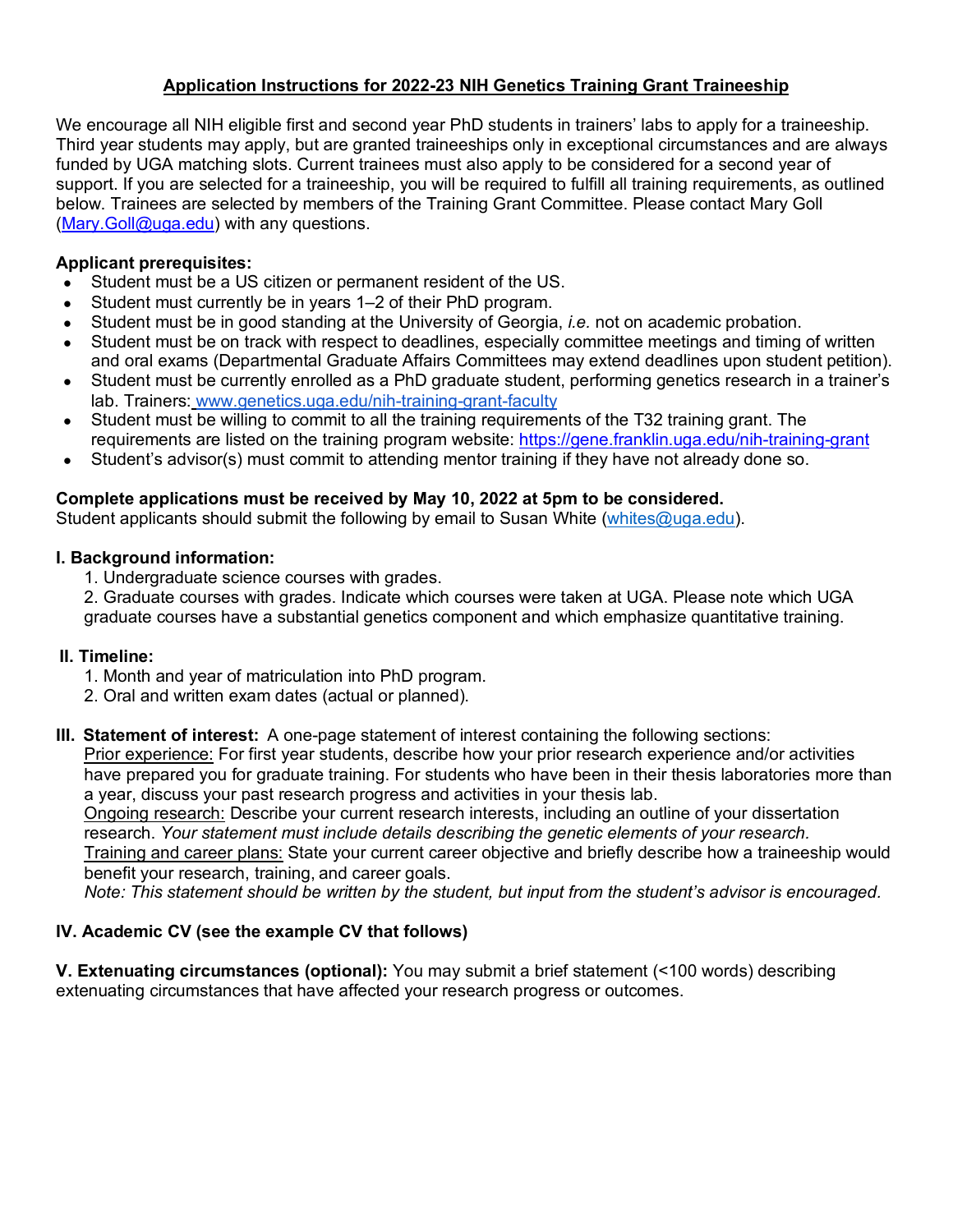# Iris M. A. Student

Departmental Affiliation

University of Georgia Email: imastudent@uga.edu Athens, GA 30602 Website: http://website.student

## **EDUCATION** (List previous degree(s) and institutions.)

- 2017-current PhD student. Department of Genetics, University of Georgia, Athens GA Dissertation Project: The answer to the most important question in genetics. Major Professor: Dr. P. Eye
- 2013-2017 B.A. (Biology) with Honors. State College, City, State

## **AWARDS/HONORS** (List any awards or honors received.)

- 2019 UGA Genetics Student Association Travel Award (\$300)
- 2018 Outstanding Teaching Assistant award, UGA graduate school
- 2018 Genetics Society of America Travel Award (\$400)
- 2017 Most Outstanding Undergraduate Thesis, State College, City, State
- 2016 State College Undergraduate Research travel award (\$200)
- 2016 State College Undergraduate Research summer fellowship (\$1200)

**PUBLICATIONS** (List all publications and indicate those that were peer-reviewed. Include manuscripts that are in BioRxiv or have been submitted for publication.)

### *Peer-Reviewed*

- Student, I. M. A., and P. Eye. 2019. Journal impact factor declines exponentially with number of submissions. In review Science Methods.
- Student, I. M. A., L. A. B. Teck, and P. Eye. 2019. Higher publication rate negatively associated with social interactions: a double-blind study. J. Unfortunate Results 37: 134-136 (Cover).
- Fellow, P. D., I. M. A. Student, and P. Eye. 2018. Higher publication rate increases success in graduate school. J. Anticipated Results 7:13-19.
- P. Eye, P. D. Fellow, I. M. A. Student and 75 other authors. 2018. Individual contribution declines with number of authors: a meta-analysis of genome papers. J. Predictable Results 1: 13-17.
- Visor, A. D., and I. M. A. Student. 2017. Gait changes upon leg loss in arboreal lizards. Trauma Biology 14:357-359.

### *Other*

Student, I. M. A. 2018. Estimate of cockroach density in a college research laboratory. Georgia Insects and Infestation 12:13.

## **RESEARCH SUPPORT** (List all research/training support applied for and any funding that was awarded.)

#### *Awarded*

2018 Method for rapidly estimating cockroach density in state buildings. GA DNR. (\$700) 2017 Estimating author contribution in multi-author studies. Sigma Xi Grants in Aid of Research. (\$1000)

### *In review*

2020 Improving upon the answer to the most important question in genetics. NSF Doctoral Dissertation Improvement Grant (\$15,000)

### *Applied for but not awarded*

2017 Survey of Caribbean arboreal lizards. National Geographic Society.